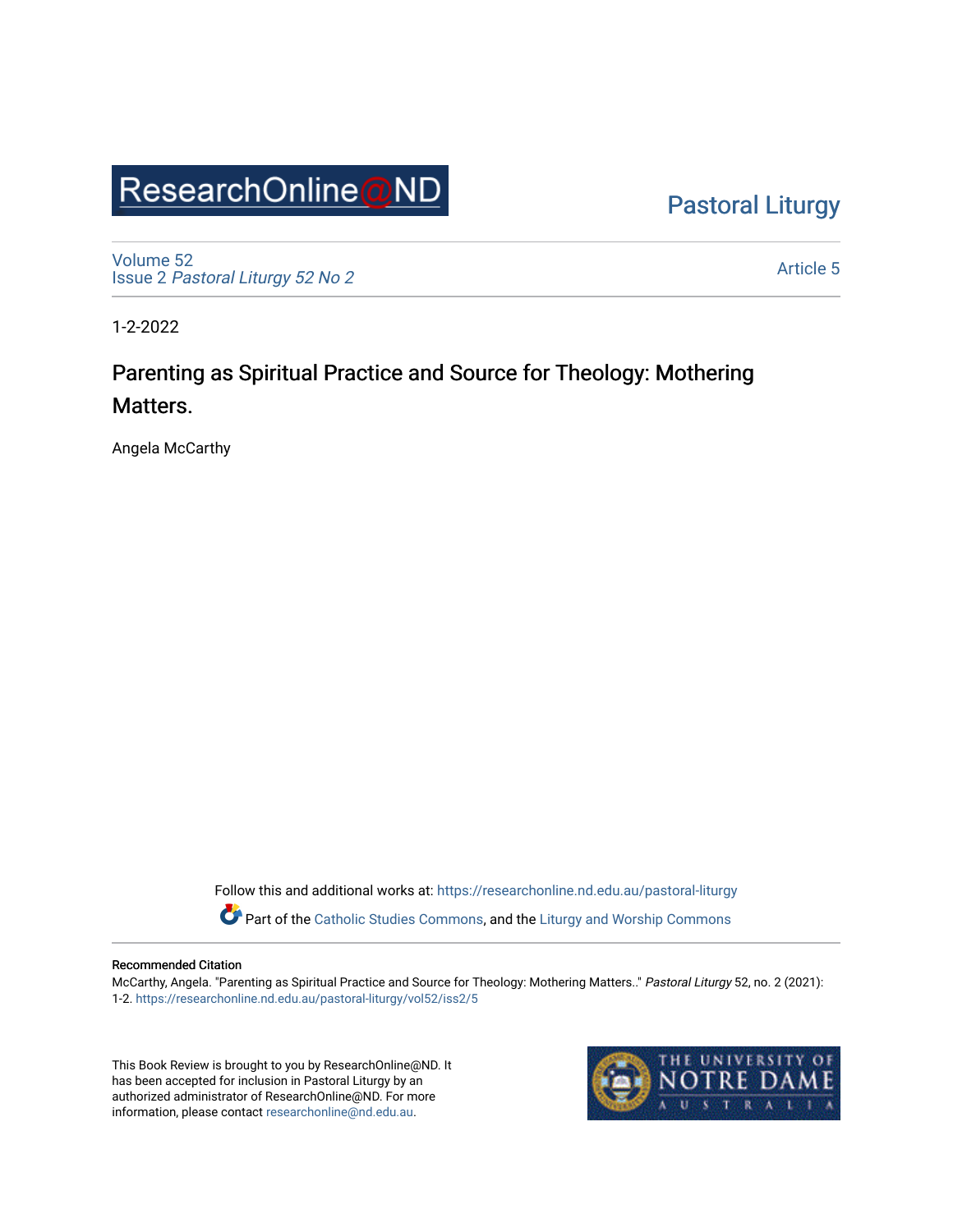

**Book Review**  By Angela McCarthy

Claire Bischoff, Elizabeth O'Donnell Gandolfo, and Annie Hardison-Moody, eds. *Parenting as Spiritual Practice and Source for Theology: Mothering Matters*. Switzerland: Palgrave Macmillan, 2017. ISBN 9783319596525

*Parenting as Spiritual Practice and Source for Theology: Mothering Matters* offers parents a wealth of different experiences opening avenues of understanding and meaning making. Contemporary writing about mothering is a complex minefield and can be less helpful than contentious! When surveying the effect of social media on who are the good mothers and who are the bad mothers, poorly considered criticism and distortions can become destructive. This book offers a real alternative for mothers and a practical theological response to the eternal issues that confront us. Many of the readers of this journal will have faced the experiences that are outlined.

Bischoff, O'Donnell Gandolfo and Hardison-Moody have pulled together a group of authors to speak on issues rarely considered in theological circles: miscarriage, body knowledge, recovery from maternal loss, parenting elders as a woman, mental health and mothering, motherhood and theodicy. Each of the authors approaches their topic with practical examples and real knowledge of the experience. These are not extrapolated from third person research and number crunching; they come from an experience of suffering and mothering and a deep desire to find theological attributes that can be of practical assistance.

Bonnie J. Miller-McLemore notes in the forward that gender studies in contemporary research investigate mothering but ignore religion, while religious studies include gender but ignore mothering, and so a very large 'swath of human experience and practice is evaded' (x). The act of motherhood is one of self-sacrifice and when imaged through the kenosis of Jesus Christ on the cross, it can assist a deeply formative exploration of what it means to be mother. One sacrifices self in a particular way which includes blood, flesh, spirit, energy, and in some instances life itself. This book is not only for those in academe but offers a great wealth of thought and reflection for all parents and could form the basis of valuable material for parish groups.

It is not possible to review every chapter in a worthwhile way, so I have selected two to give the flavour of what this book offers. Chapter four, 'And the "Hall Was Burned to the Ground": Mothers and Theological Body Knowledge' (59-85), tells the story of Antoinette Brown, the first woman ordained in the USA. We take it for granted that in the  $21<sup>st</sup>$  Century women in many countries are allowed to speak publicly; this is only a recent phenomenon and not a universal experience. The title refers to a hall that was burned to the ground in 1838 in Pennsylvania because it was where some women political activists had spoken out in support of abolition and women's rights (59). That would not happen today perhaps, but the realities of women's existence are still not fully expressed in our faith traditions. Nettie Brown wrote theological works as well as works in the field of science. She 'effectively challenged biblical and scientific modes of knowing by using "the very language… used against women to support them"'. The chapter then develops the impact of biological mothering; it matters that women give birth and her argument does not diminish in any way women who are unable or choose not to give birth. Miller-McLemore presents the argument that the 'physical not only gains meaning within culture, but it also influences meaning and shapes thought' (75). Being a mother, having physically experienced childbirth and all the suffering and sacrifice that it entails, does not disappear in one's development of thought and self.